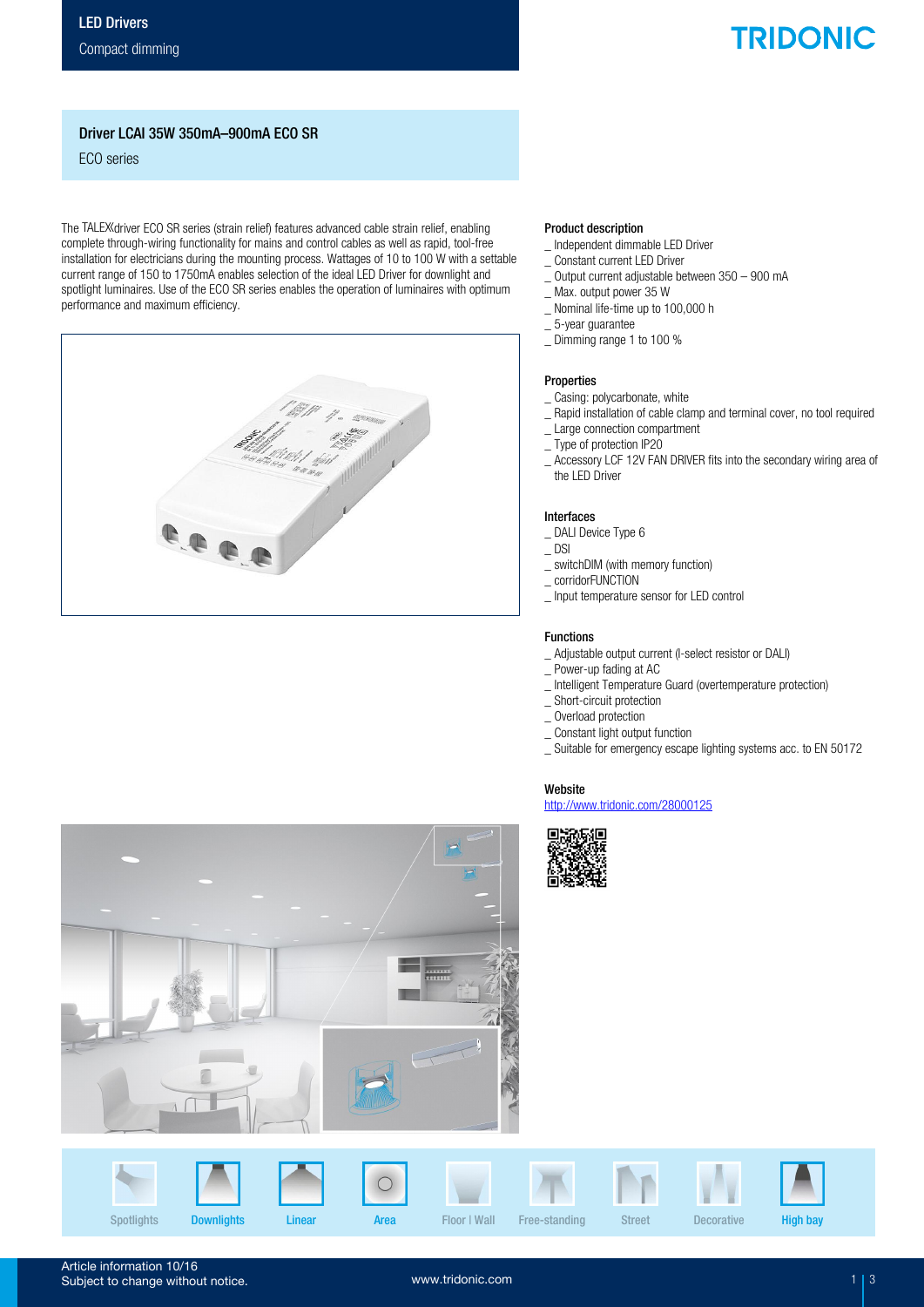## **TRIDONIC**

### Driver LCAI 35W 350mA–900mA ECO SR

ECO series

The complete data sheet for this product is available in the Downloads section.



## Ordering data

| <b>Type</b>                 |          | <b>Article number</b> Packaging, carton Packaging, pallet Weight per pc. |              |          |
|-----------------------------|----------|--------------------------------------------------------------------------|--------------|----------|
| LCAI 35W 350mA-900mA ECO SR | 28000125 | 10 pc(s).                                                                | $400$ pc(s). | 0.263 ka |

### Technical data

| Rated supply voltage                                                     | $220 - 240V$                 |
|--------------------------------------------------------------------------|------------------------------|
| AC voltage range                                                         | $198 - 264V$                 |
| DC voltage range                                                         | $176 - 280V$                 |
| Mains frequency                                                          | $0/50/60$ Hz                 |
| Overvoltage protection                                                   | 320 V AC, 48 h               |
| Typ. current (at 230 V, 50 Hz, full load) $0\%$                          | $130 - 185$ mA               |
| Typ. current (220 V, 0 Hz, full load, 15 % dimming level) $^{\circledR}$ | $32 - 36$ mA                 |
| Leakage current (PE)                                                     | $< 0.35$ mA                  |
| Max. input power                                                         | 41 W                         |
| Typ. efficiency (at 230 V, 50 Hz, full load) <sup>20</sup>               | $87 - 90%$                   |
| $\lambda$ (at 230 V, 50 Hz, full load) $^{\circledR}$                    | > 0.98                       |
| Typ. power input on stand-by <sup>33</sup>                               | $70 - 100$ mW                |
| THD (at 230 V, 50 Hz, full load)                                         | $< 5 \%$                     |
| Time to light (at 230 V, 50 Hz, full load, acc. to DALI)                 | $< 0.6$ s                    |
| Time to light (DC mode)                                                  | $< 0.2$ s                    |
| Switchover time (AC/DC)                                                  | $< 0.2$ s                    |
| Turn off time (at 230 V, 50 Hz, full load)                               | $< 20$ ms                    |
| Hold on time (at 230 V, 50 Hz, full load) <sup>40</sup>                  | $< 14$ ms                    |
| Output current tolerance <sup>10</sup>                                   | ±3%                          |
| Output LF current ripple (< 120 Hz)                                      | $< 2 \%$                     |
| Max. peak output current                                                 | $\leq$ output current + 18 % |
| Max. output voltage                                                      | 120 V                        |
| PWM frequency ®                                                          | 500 Hz                       |
| Dimming range                                                            | $1 - 100 %$                  |
| Burst / surge peaks output side against PE                               | 1.2 kV                       |
| Dimensions L x W x H                                                     | 220 x 85 x 31 mm             |

### Approval marks



### Standards

EN 55015, EN 61000-3-2, EN 61000-3-3, EN 61347-1, EN 61347-2-13, EN 62384, EN 61547, EN 62386-101, EN 62386-102, EN 62386-207